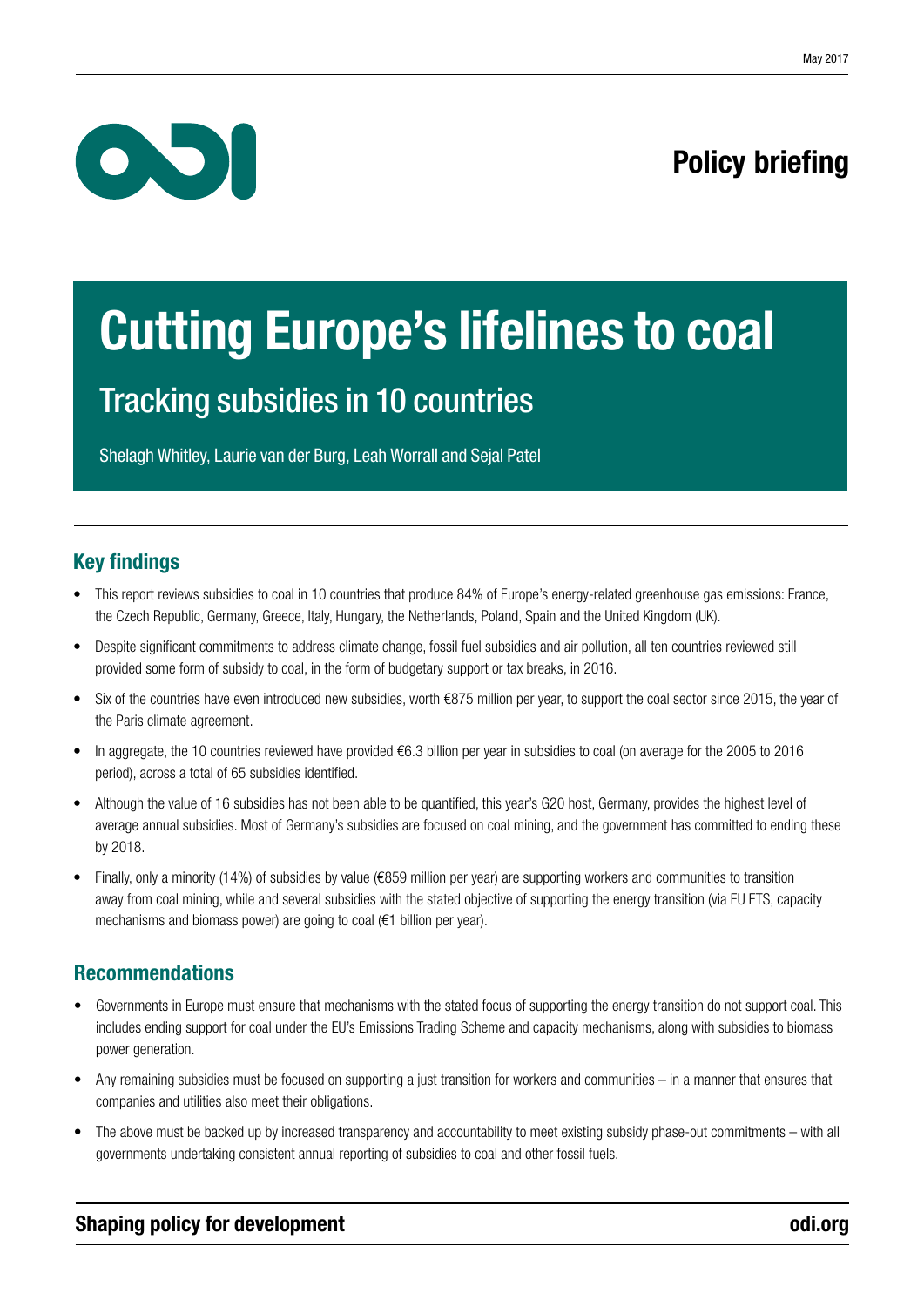### **Background**

#### Europe's shift away from coal

With the Paris Agreement on climate change coming into force in 2016, world leaders not only reaffirmed their commitment to limit the increase in global average temperature to well below 2°C degrees, but also agreed to pursue efforts to limit global temperature rise to an even more ambitious 1.5°C target (United Nations Framework Convention on Climate Change (UNFCCC), 2015).

If countries are to meet these commitments, at least three quarters of the existing proven reserves of oil, gas and coal need to be left in the ground, and an urgent shift to low-carbon energy is imperative (Intergovernmental Panel on Climate Change (IPCC), 2014). As coal produces higher GHG emissions when burned than oil or gas – even in a 2°C warmer world – nearly all coal resources need to remain unutilised (Ekins and McGlade, 2015).

In terms of the implications for coal-fired power, the International Energy Agency (IEA) estimates that to get to 2°C degrees, coal power plant emissions in Europe must fall by 80% by 2030 (from 865 MtCO2 in 2014 to 175 Mt in 2030), and more than halve globally (a 54% drop, from 9,899 MtCO2 in 2014 to 4,581Mt in 2030) (IEA, 2016). A recent study by Carbon Tracker and the Grantham Institute indicates that global coal demand will peak in three years (by 2020) (Sussams et al., 2017). Climate Analytics has also estimated that a full coal phase-out by 2030 will be the cheapest way for Europe to meet the 1.5°C target and that Europe should replace this capacity with renewables and energy efficiency measures (Rocha et al., 2017). Germany and Poland have the most work to do on this coal phase-out, as they are jointly responsible for 51% of installed coal capacity and 54% of coal emissions (Rocha et al., 2017).

A coal phase-out is not only vital in terms of the climate, but also for helping improve air quality in Europe. Air pollution is the single largest environmental cause of premature death in the urban parts of the continent and emissions from coal plants are partly responsible for this, with around 23,000 early deaths every year because of coal burning (Jones et al., 2016) (see Figure 1). In February this year (2017), the European Commission ruled that 23 European Union (EU) countries have been breaking air quality laws, through emissions from vehicles, power plants, smelting and refuse burning (Crisp, 2017).

Driven by decarbonisation objectives and policies, as well as a sharp reduction in the cost of renewable energy technologies, electricity markets across Europe and other regions around the world are going through significant transformation (van der Burg and Whitley, 2016). A recent study has found that 92 gigawatts (GW) of coal plant capacity was halted in the EU in between 2010 and 2016, with only 25 GW implemented over the same time period (Shearer et al., 2017). Appendix 1 also contains information on number and capacity of coal plants cancelled in the countries reviewed in this study.

#### Figure 1: Premature deaths in Europe caused by coal plants, per country responsible

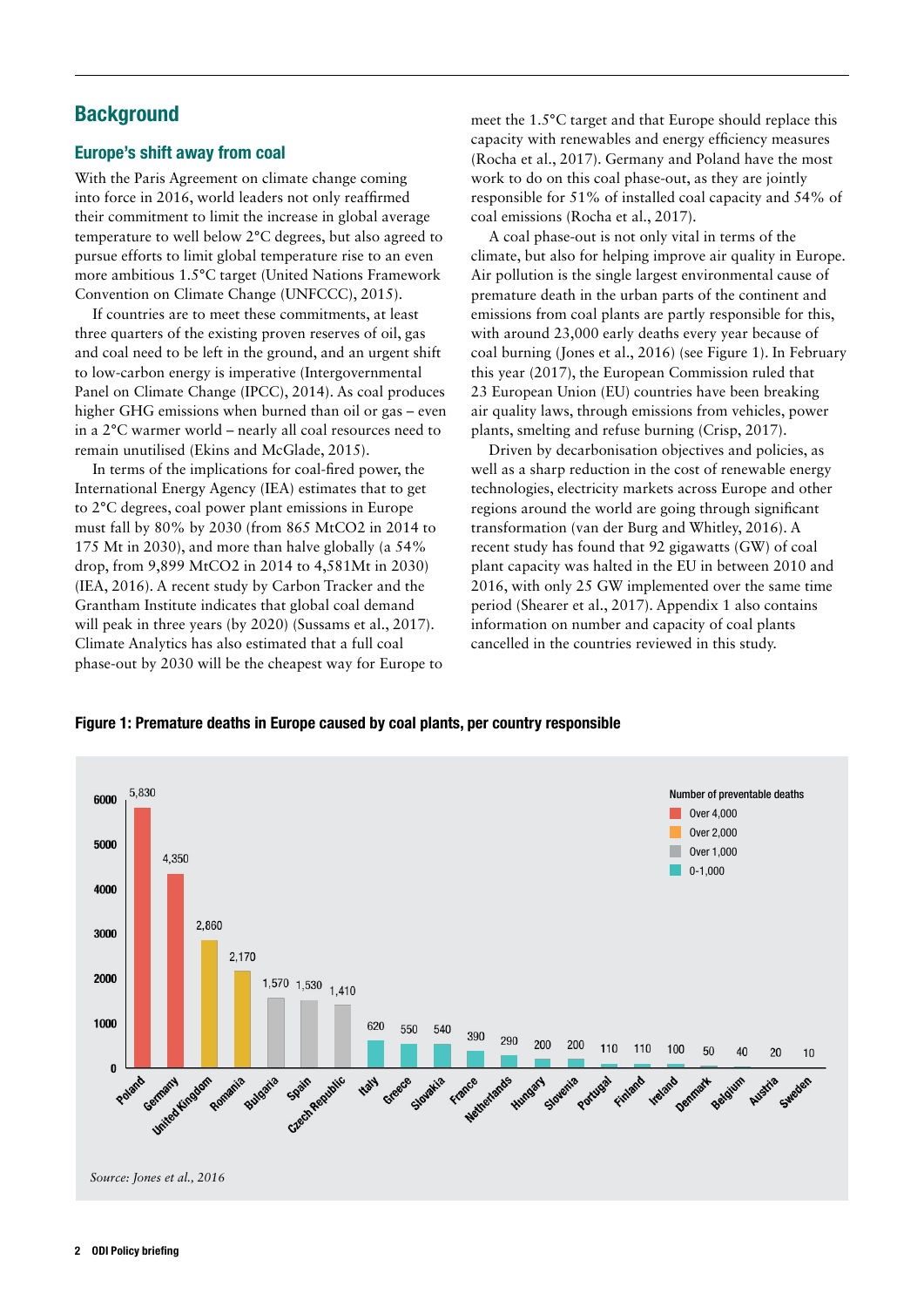These changing conditions are already altering utility business models in Europe. In 2016, Germany's two large power generators E.ON and RWE both announced that they would split off their conventional power production from their businesses focused on renewables<sup>1</sup> (Chazan, 2016). In 2015, Italy's largest utility, Enel, agreed to phase out new investments in coal and, in 2016, Denmark's DONG Energy committed to a phase-out by 2023: a company still had coal plants in the planning phase less than 10 years ago (Clark, 2017). These trends across the power sector are likely to become more widespread throughout Europe, with several countries having already achieved a coal phase-out or committed to end coal-fired power between 2023 and 2030 (see Box 1).

Despite these high-level pledges, governments have often used the energy transition, including a shift to renewables, as a justification for extending and introducing new subsidies to coal. Whether intentionally or not, these subsidies are now paying polluters and slowing the transition itself, while providing a lifeline to high-carbon assets. This trend continues, even though the phasing out of these subsidies is widely agreed to be critical for the energy transition and to ensure financial and economic sustainability, fight air pollution and achieve climate targets. It also presents an opportunity for Europe to demonstrate leadership both at home and abroad.

#### Europe's fossil fuel subsidy commitments

Prior to the Paris Agreement coming into force, European countries had already made repeated commitments to end fossil fuel subsidies, including support to coal.

- **•** The European Commission has repeatedly called upon Member States to phase out environmentally harmful subsidies by 2020, including those for fossil fuels, and has made a commitment to eventually remove those to hard coal mining by 2018 ('European Council, 2010, European Commission, 2011).
- **•** At the international level, the EU has:
	- **•** committed to phasing out inefficient fossil fuel subsidies by 2025 through the G7 (G7, 2017),
	- **•** reiterated its commitment to phase out inefficient fossil fuel subsidies every year since 2009, as part of the G20 (G20, 2016).
- **•** In addition, all EU countries have committed to the Sustainable Development Goals (SDGs), which highlight phasing out fossil fuel subsidies as a means of implementing Goal 12 to 'ensure sustainable production and consumption patterns' (United Nations (UN), 2015).

In addition, under the Europe 2020 Strategy launched in 2010, EU Member States committed to begin developing plans for phasing out fossil fuel subsidies by 2020, with progress on implementing these plans to be monitored under the European Semester.<sup>2</sup>

#### Box 1: Coal phase-out commitments across Europe

Many countries and regions in Europe have already ended the use of coal-fired power, including Belgium, Cyprus, Luxembourg, Malta, Scotland and the Baltic countries. In addition, a number have already announced their intention to phase out coal in the electricity sector in future decades

- France by no later than 2023
- The UK and Ireland by 2025, with Austria and Denmark also likely to end coal use by around 2025.
- Sweden in the next decade
- Finland and Portugal by 2030

Also, despite not including any deadline for coal phase-out, the German Climate Action Plan 2050 does comprise a target that comes close to halving emissions from the power sector between 2014 and 2030.

*Sources: (DeSmogBlog, 2016; CAN E, 2017; Rocha et al., 2017; Madson, 2017; Littlecott, 2017)*

However, the decision was taken to remove the focus on energy and fossil fuel subsidies from the European Semester in 2015, and no new system for governing the phasing out of fossil fuel subsidies has been advanced since then (Sartor et al., 2015). The European Commission has also been sporadic in estimating and reporting on fossil fuel subsidies, with its last report released in 2014 (holding data up to 2012) and no plans to update this information (Alberici et al., 2014).

This gap in accountability for meeting subsidy commitments comes despite a recent Commission Report on 'Energy Prices and Costs' emphasising that 'fossil-fuel subsidies are particularly problematic, as they disadvantage clean energy and hamper the transition to a low-carbon economy,' and that 'the recent relative fall in energy prices should make it easier for governments to remove tax exemptions and other energy demand subsidies' (European Commission, 2016).

#### An approach for tracking coal subsidies in Europe

Although there are significant commitments by European countries to move away from coal, along with parallel pledges to end fossil fuel subsidies per se, there are limited mechanisms for holding governments to account in achieving those pledges.

To that end, the Overseas Development Institute (ODI) has sought to identify and estimate the value of ongoing subsidies to coal across 10 European countries (reviewing budgetary support and tax breaks).<sup>3</sup> The countries reviewed include: Czech Republic, France, Germany,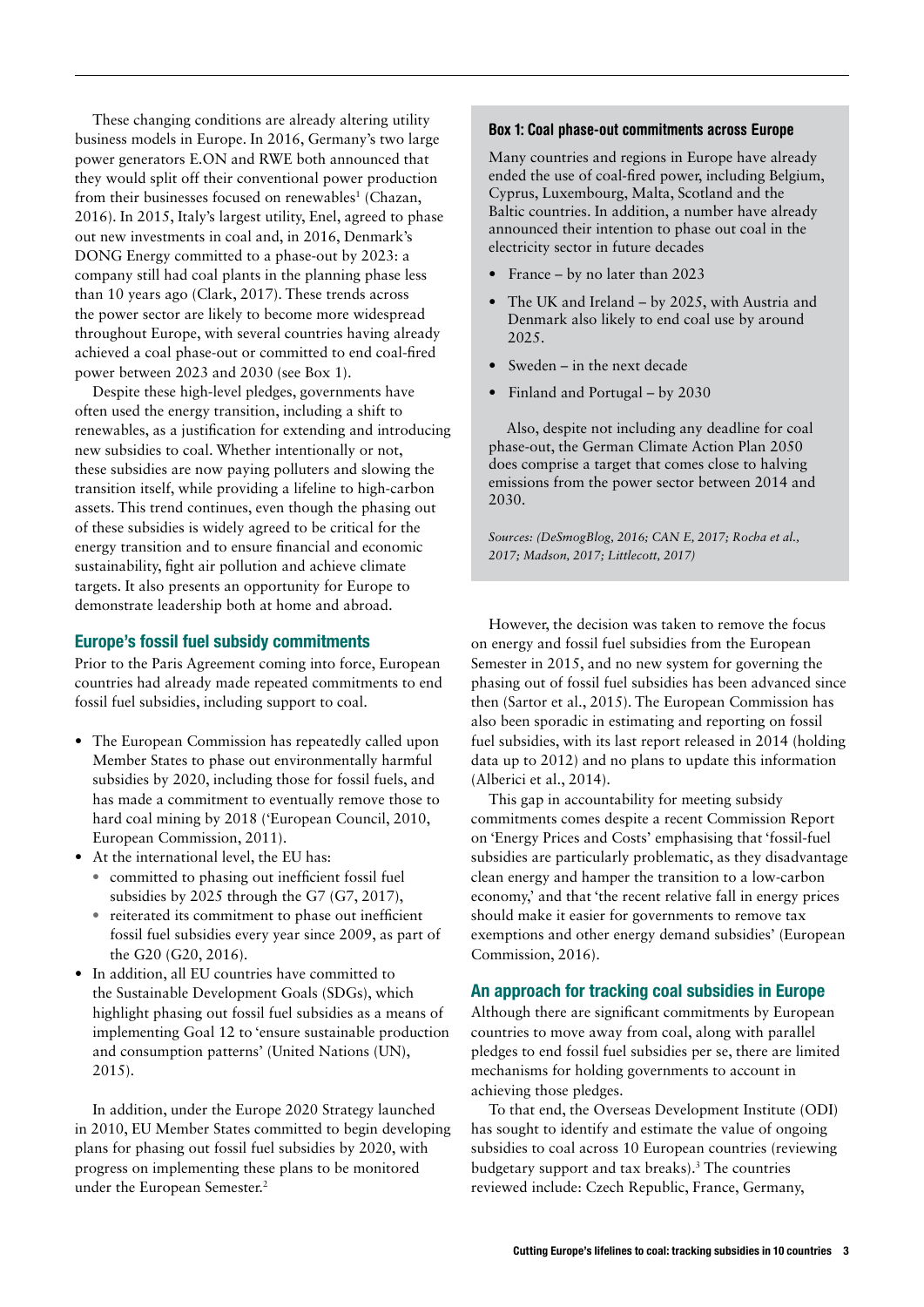Greece, Hungary, Italy, the Netherlands, Poland, Spain, and the United Kingdom - representing 84% of Europe's energy related GHG emissions in 2012 (World Resources Institute, 2015).

Detailed information about historic, continuing, and new subsidies to coal has been compiled within 10 country briefs, which have also been translated into national languages to support engagement with governments in each country.

This information was collected from publicly available sources, including important resources such as the OECD, European Commission, IEA and public budget documents. Each country brief has been peer reviewed by subsidy experts from each of the countries analysed. This policy briefing summarises the findings from those 10 studies (see Table 1 and Appendix 2 for data) and outlines recommendations for how countries across Europe can lead in the active effort to end coal subsidies to coal.

The continuing and new coal subsidies reviewed have been further categorised in terms of their role in supporting the following:

#### **Subsidy categories**

- 1. coal mining
- 2. decommissioning and environmental rehabilitation
- 3. transition support (individuals and communities)
- 4. refining and processing
- 5. capacity mechanisms (see Box 2)
- 6. biomass co-firing
- 7. coal-fired power (other) in addition to that under categories 5 and 6
- 8. EU Emissions Trading Scheme (EU-ETS)
- 9. industry
- 10. households
- 11. research and development.

### Findings4

Despite significant commitments to address climate change, fossil fuel subsidies and air pollution, all 10 European countries reviewed still provided some form of subsidy to coal in 2016.

In aggregate, these ten countries have provided  $€6.3$ billion per year in continuing and new subsidies to coal (on average 2005 to 2016), across a total of 65 subsidy measures identified (see Table 1 and Appendix 2). Six of the 10 countries reviewed have introduced eight new coal subsidies, worth €875 million per year, since the Paris climate agreement in 2015.

Although the value of several continuing and new subsidies (16 out of 65) could not be quantified (see following section), the highest level of average annual subsidies is provided by this year's G20 host, Germany. This includes over  $\epsilon$ 2 billion in subsidies to coal mining, which Germany has committed to ending by 2018.

#### Transparency – subsidy reporting

As outlined above, European governments have made significant commitments at the EU, G7 and G20 levels to phase out fossil fuel subsidies. The first step in achieving these objectives is to clearly identify and estimate current subsidies, including through processes such as the G20 peer reviews (Organisation for Economic Cooperation and Development, 2016).

 Unfortunately, transparency of information on all fossil fuel subsidies, along with accountability for phasing out those to coal remains limited. Across the full analysis, 16 out of the 65 subsidies identified could not be quantified. Most non-quantifiable subsidies are linked to support for the use of coal for power or industry, while there is far more data available for subsidies to coal mining. This increased transparency of information on coal mining subsidy is likely linked to the EU directive on phasing out state aid (subsidies) to uncompetitive hard coal mines by 2018 (see next section).

Overall, the analysis of subsidy reporting demonstrates the significant gap between European countries in terms of their reporting on subsidies (including those to coal) (see Table 2). Only one country reviewed, Germany, regularly reports on its subsidies including those to coal. This takes place under the biannual Subventionsbericht der Bundesregier-ung - or Subsidy Report of the Federal Government. In 2017, Germany is also participating alongside Mexico in a peer review process of its fossil fuel subsidies.

Italy has also completed a first-time inventory of environmentally harmful subsidies – including to fossil fuels – by launching a Catalogo dei Sussidi Ambientali (dannosi e favorevoli) at the end of 2016 (see also Germany and Italy country briefs). In sharp contrast, the UK government explicitly denies that it provides any subsidies to fossil fuels (see UK country brief) although UK's fossil fuel subsidies have been documented by the OECD and the International Monetary Fund (IMF).

#### Coal mining – subsidy phase-out

Subsidies to coal mining still represent the highest proportion of total coal subsidies provided across the 10 countries reviewed (see Table 1, category 1 - 48% by value). With the caveat that the high relative value of subsidies to coal mining may partly be attributed to it being more transparently reported than subsidies to coal- fired power. These subsidies are increasingly framed to represent a shift away from supporting ongoing mining, and towards facilitating the closure of coal mines. This is linked to the EU directive on phasing out state aid to uncompetitive hard coal mines by 2018, along with the fact that many coal mines in Europe are no longer making profits and are not expected to do so in the future. In addition, 8% of total subsidies to coal by value (or  $\epsilon$ 494 million per year) across the 10 countries are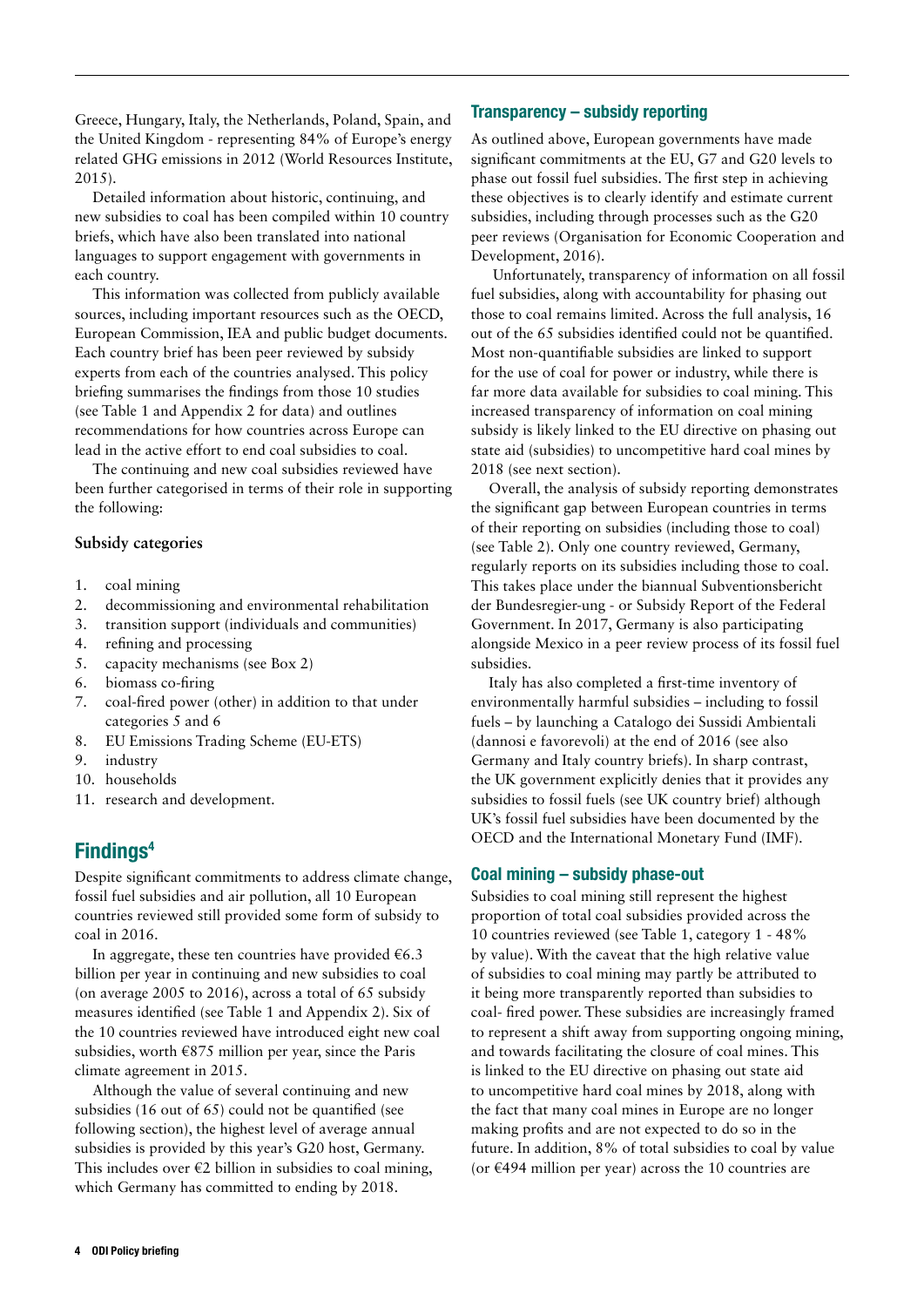#### Table 1: New and continuing subsidies to coal in Europe (average annual 2005-2016 € million) (for additional details, see Appendix 2)

| Country<br>/ subsidy<br>category | 1. Coal<br>mining | 2. Transition<br>support<br>(workers and<br>communities) | 3. Decommissioning<br>and environmental<br>rehabilitation | 4. Refining<br>and<br>processing | 5. Capacity<br>mechanism | 6. Biomass<br>co-firing | 7. Coal-fired<br>power<br>(other) | 8. EU<br><b>Emissions</b><br><b>Trading</b><br><b>Scheme</b><br>(EU ETS) | 9. Industry | 10.<br><b>Households</b> | 11.<br>Research<br>and<br>development | Country<br>total | <b>Count total</b><br>number<br>of current<br>subsidies |
|----------------------------------|-------------------|----------------------------------------------------------|-----------------------------------------------------------|----------------------------------|--------------------------|-------------------------|-----------------------------------|--------------------------------------------------------------------------|-------------|--------------------------|---------------------------------------|------------------|---------------------------------------------------------|
| Czech<br>Republic                | 66.2              | 8.0                                                      | 6.4                                                       | $0.0\,$                          | 0.0                      | 0.0                     | $0.0\,$                           | Data not<br>available                                                    | 0.0         | 34.1                     | 0.5                                   | 115.2            | $6\,$                                                   |
| France                           | 0.0               | 0.0                                                      | $0.0\,$                                                   | 0.0                              | Data not<br>available    | 0.0                     | Data not<br>available             | 0.0                                                                      | 2.3         | 0.0                      | 0.2                                   | 2.4              | $\overline{4}$                                          |
| Germany                          | 2,248.2           | 176.1                                                    | 239.4                                                     | 9.8                              | 230.0                    | 0.0                     | 154.1                             | 0.0                                                                      | 128.8       | 0.0                      | 15.8                                  | 3,202.1          | 12                                                      |
| Greece                           | 0.0               | 0.0                                                      | $0.0\,$                                                   | $0.0\,$                          | 149.3                    | 0.0                     | Data not<br>available             | 0.0                                                                      | 1.3         | Data not<br>available    | 0.0                                   | 150.6            | $\overline{4}$                                          |
| Hungary                          | 0.0               | 28.7                                                     | 3.4                                                       | 0.0                              | 0.0                      | 0.0                     | 32.7                              | 0.0                                                                      | 0.0         | 8.7                      | 0.0                                   | 73.5             | $\overline{5}$                                          |
| Italy                            | 0.0               | 0.0                                                      | $0.0\,$                                                   | $0.0\,$                          | $0.0\,$                  | 0.0                     | $0.0\,$                           | Data not<br>available                                                    | 0.0         | $0.0\,$                  | $\,8.9$                               | 8.9              | $\overline{c}$                                          |
| Netherlands                      | 0.0               | 0.0                                                      | 0.0                                                       | 0.0                              | 0.0                      | 450.0                   | 189.0                             | 0.0                                                                      | 0.0         | 0.0                      | 0.2                                   | 639.2            | $3\,$                                                   |
| Poland                           | 389.1             | 273.5                                                    | 230.0                                                     | 0.0                              | Data not<br>available    | Data not<br>available   | 0.0                               | Data not<br>available                                                    | $0.0\,$     | 9.5                      | 17.5                                  | 919.5            | 12                                                      |
| Spain                            | 283.1             | 372.8                                                    | 15.0                                                      | 0.0                              | 83.0                     | 0.0                     | Data not<br>available             | 0.0                                                                      | 0.0         | 0.0                      | 0.5                                   | 754.4            | $\boldsymbol{9}$                                        |
| UK                               | 48.6              | 0.0                                                      | Data not available                                        | 0.0                              | 138.4                    | 0.0                     | 238.4                             | 0.0                                                                      | 0.0         | 0.0                      | 9.0                                   | 434.5            | 8                                                       |
| TOTAL (10<br>countries)          | 3,035.2           | 859.0                                                    | 494.2                                                     | $9.8\,$                          | 600.7                    | 450.0                   | 614.3                             | Not<br>available                                                         | 132.3       | 52.3                     | 52.5                                  | 6,300.3          | 65                                                      |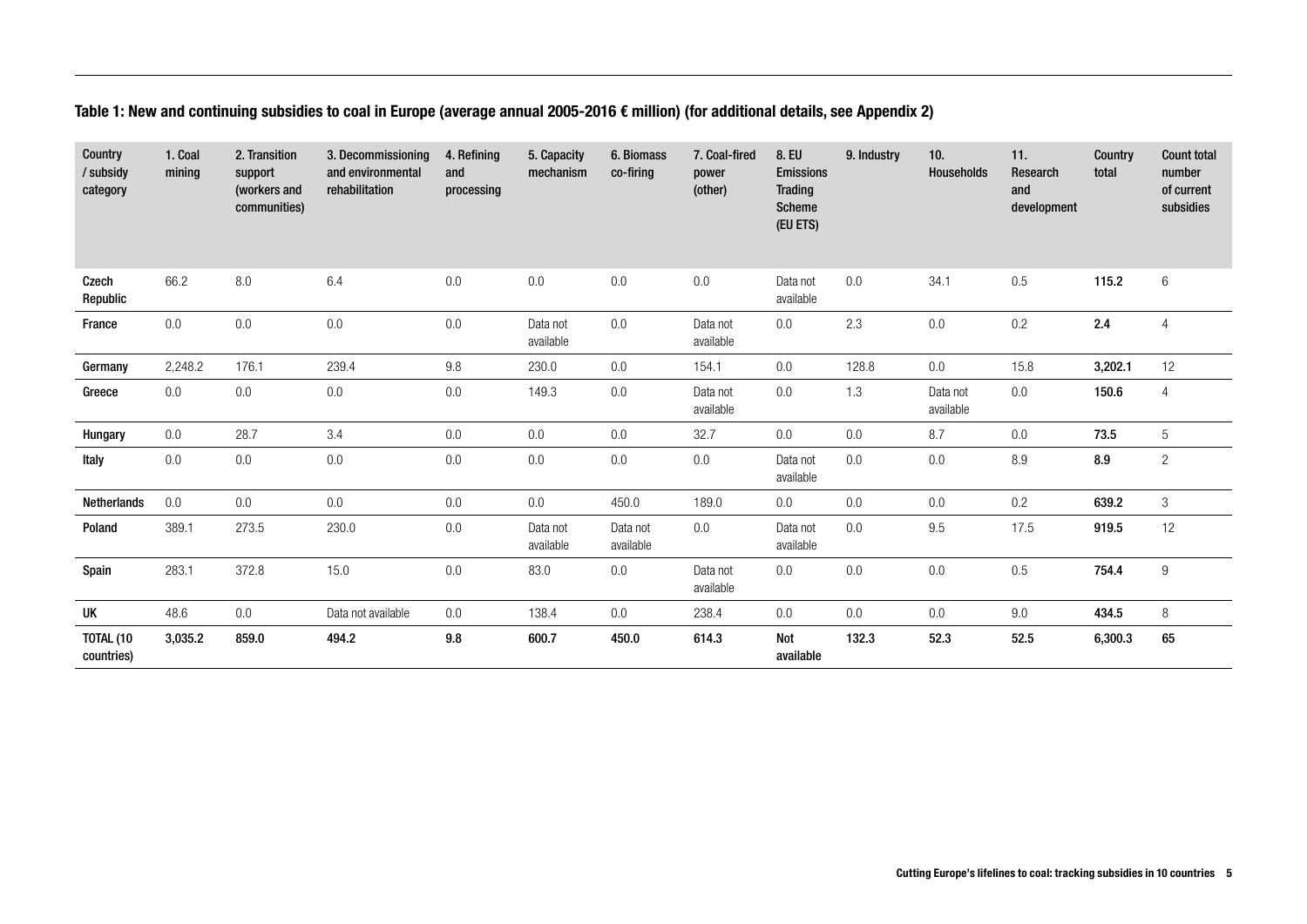Table 2: Scoring of countries by transparency of coal subsidy reporting. (For additional details see each country brief.)

| <b>Country</b> | Czech<br>Republic | -rance | Germanv   | Greece | Hungary | Italy | Netherlands | Poland | Spain | UK        |
|----------------|-------------------|--------|-----------|--------|---------|-------|-------------|--------|-------|-----------|
| Transparency   | Poor              | Poor   | Very good | Poor   | Poor    | Good  | Poor        | Poor   | Good  | Very poor |

#### Scoring criteria

Very good: Regular reporting of fossil fuel subsidies (i.e. annually or biannually), including those to coal and participation in fossil fuel subsidy peer review.

Good: Reporting of fossil fuel subsidies, including those to coal, although not on a regular basis (i.e. annually or biannually).

Poor: No reporting of fossil fuel subsidies, including those to coal, except for in international inventories, including those of the OECD and IMF.

Very poor: Statement denying provision of fossil fuel subsidies, including those to coal, despite documentation in international inventories, together with those of the OECD and IMF.

#### Table 3: Scoring of countries by progress in phasing out subsidies to coal mining (see categories 1, 2 and 3 in Table 1). (For additional details see each country brief.)

| Country                                 | Czech<br>Republic | France                                     | Germany | Greece | Hungary | Italy | Netherlands                                | Poland | Spain | UK   |
|-----------------------------------------|-------------------|--------------------------------------------|---------|--------|---------|-------|--------------------------------------------|--------|-------|------|
| Coal mining $-$<br>subsidy phase<br>out | Good              | Not<br>applicable<br>$-$ no coal<br>mining | Good    | Good   | Good    | Good  | Not<br>applicable<br>$-$ no coal<br>mining | Good   | Good  | Poor |

#### Scoring criteria

Good: Subsidies are only being provided with the stated objective of supporting the phase out of coal mining activities, including the transition of workers and communities Poor: Subsidies are being provided to ongoing coal mining activities

#### Table 4: Scoring of countries by progress in phasing out subsidies to coal-fired power (see categories 5, 6, 7 and 8 in Table 1). (For additional details see each country brief.)

| Country                                         | Czech<br>Republic | France    | Germany   | Greece    | Hungary   | Italy | <b>Netherlands</b> | Poland    | Spain | UK   |
|-------------------------------------------------|-------------------|-----------|-----------|-----------|-----------|-------|--------------------|-----------|-------|------|
| Coal-fired<br>$power -$<br>subsidy<br>phase-out | Poor              | Very poor | Very poor | Very poor | Very poor | Poor  | Poor               | Very poor | Poor  | Poor |

#### Scoring criteria

Good: No subsidies to coal-fired power identified

Poor: Subsidies are being provided in the context of the transition away from coal-fired power. Namely for plant or facility upgrades, or to compensate plants as part of a closure plan.

Very poor: Subsidies are being provided to ongoing coal-fired power production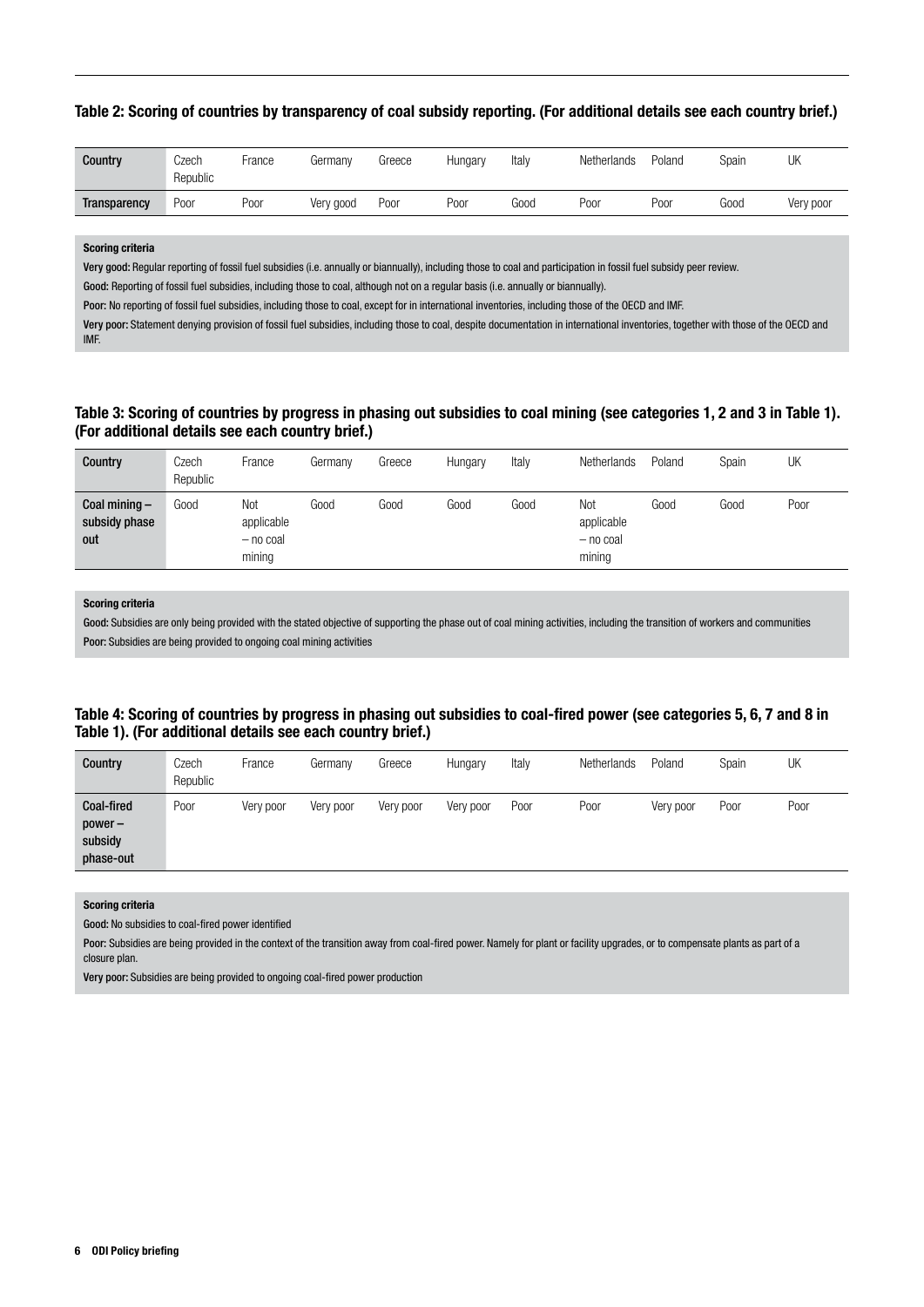directed towards the decommissioning and environmental rehabilitation of coal mines (see Table 1, category 2).

As with the level of transparency of subsidies, countries are found to be at different stages in terms of phasing out subsidies to coal mining (see Table 3). Many remaining subsidies to coal mining are focused on closing coal mines (e.g. in the Czech Republic, Germany, Greece, Poland and Spain). Though its mining industries are far smaller, the UK contrasts with this, as it still provides various tax benefits to ongoing coal mining (see Box 2 and UK country brief).

#### Box 2: Ending subsidies to coal mining – the example of **Germany**

In 2010, the EU took a significant step towards ending hard coal mining subsidies, by committing to phase them out by the end of 2018. However, it could also be said that, with this decision, it allowed support for an uneconomic activity to continue for an additional eight years. Although most coal mining subsidies are currently thought to support the transition away from mining activities, a significant share of this aid allows the continued operation of hard coal mines, including through assisting the sales of domestically produced coal.

The largest subsidy to coal identified in this review of 10 European countries provides a key example of this. Combined Aid in North Rhine Westphalia primarily supports the sale of coal from German hard coal mines to electricity and steel producers. This subsidy has an estimated annual cost of €1.86 billion and the German government spent an estimated €18.6 billion in total on this measure between 2005 and 2014. Although we have not been able to find recent information related to this, we understand that the German hard coal corporation RAG AG provides some level of limited matching funding.

The scale and duration of this coal mining subsidy begs the question of whether these government resources have been used in the best possible way to support a just transition away from coal, instead of propping up an uneconomic and highcarbon industry. It also raises the question of what the balance of responsibilities should be in terms of shutting down coal mines and to what extent companies should set aside resources to cover these costs. As all EU member states are supposed to phase out aid to hard coal mines by 2018 – and as the European Commission has called for an end to environmentally harmful subsidies by 2020 – it will be important to draw lessons from the German experience. This will be critical, not only to manage the ongoing transition away from coal mining, but also in the move from coal power production.

*Sources: (European Council, 2010; OECD, 2015)*

#### Coal-fired power – subsidy phase-out

In contrast to the shift in support to coal mining heading towards closure, many of the new subsidies for coal-fired power being introduced risk lengthening the life of assets. This comes despite several countries' commitments to phase out coal-fired power (see Box 1).

Some of the measures with a stated objective to support the energy transition to lower-carbon sources and efficiency are in fact facilitating the use of coal  $(€1$  billion per year). This includes subsidies provided via capacity mechanisms (see Box 3), support to biomass power, and the EU Emissions Trading Scheme (see Table 1 - categories 5, 6 and 8).

These new subsidies can undermine measures (e.g. carbon price support in the UK) that are meant to increase the cost of coal-fired power to achieve emission reduction objectives. In some cases, such as in Germany, initial plans for measures that were meant to ensure that the polluter pays have eventually succumbed to pressure from

#### Box 3: Capacity mechanisms

With renewables accounting for an increasing share of electricity generation, many governments have become concerned about the ability to balance supply and demand when the sun is not shining and the wind is not blowing. In response, a renewed interest in 'capacity mechanisms', which offer extra payments to operators that can either turn up their supply or turn down their demand, has emerged.

Although they may appear to provide a solution for governments seeking to balance the objectives of increasing renewable energy with ensuring security of supply, capacity mechanisms have also tended to result in large payments to fossil fuel-fired generation (including to coal plants that would otherwise be uneconomic).

For example, the UK's annual capacity market auction has received criticism for discriminating against low-carbon options, overestimating future supply needs, favouring fossil fuels and delaying coal-plant decommissioning. Germany has plans to establish a capacity reserve under which 2.7 GW of coal-fired generation will receive (currently undefined) payments for staying available as backup capacity until 2021. A planned new capacity reserve is currently under in-depth investigation by the European Commission. Meanwhile, Poland plans to spend over EUR 20 billion to finance the creation of a capacity market, with some members of the government openly discussing which coal-fired power plants would be financed by this mechanism.

*Sources: (van der Burg and Whitley, 2016; Littlecott, 2014; European Network of Transmission System Operators for Electricity (ENTSOE), 2015; ClientEarth, 2016; European Commission, 2017; and Zasu et al., 2016*)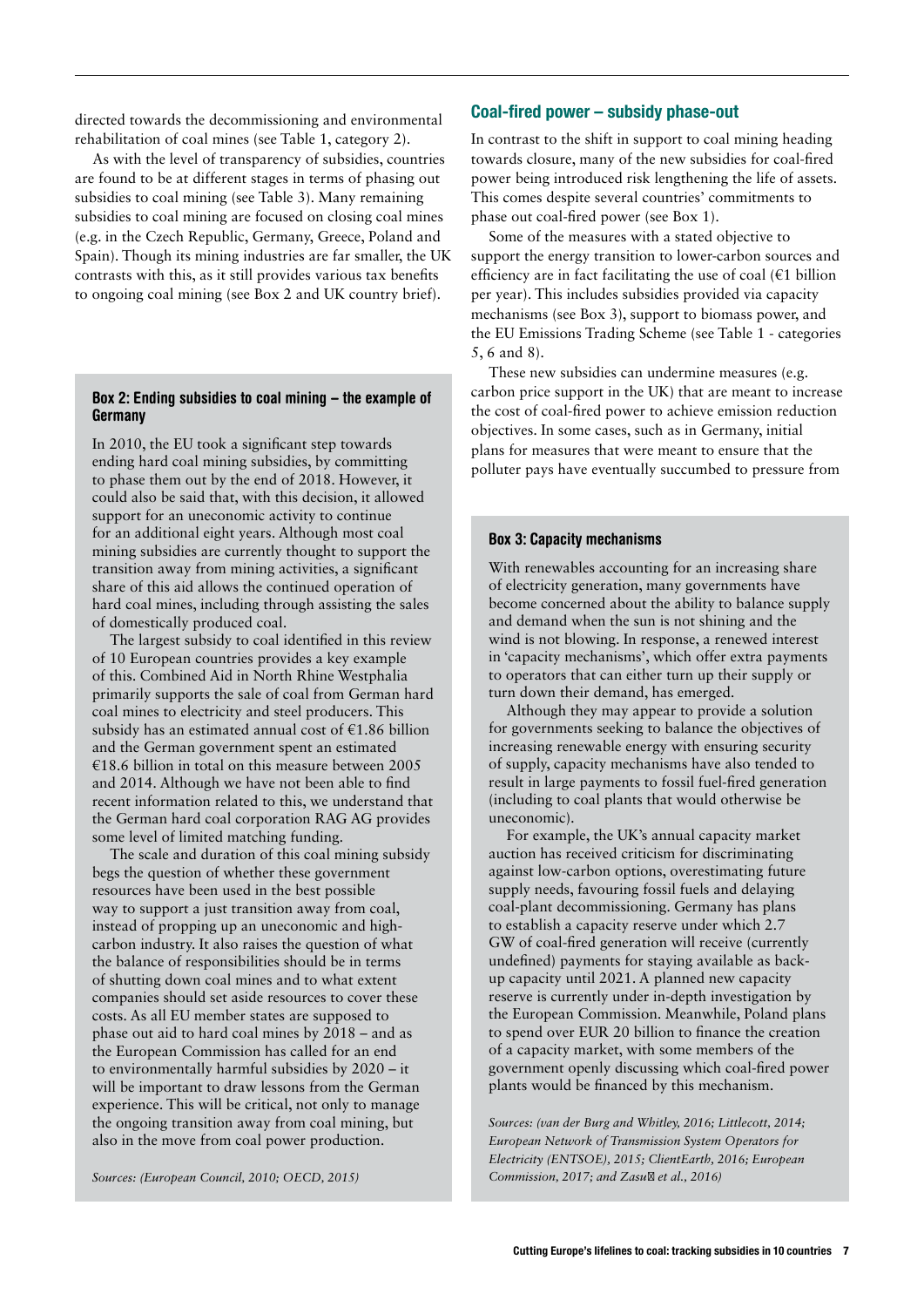companies and been replaced by subsidies that do the opposite and pay the polluter (see Germany country brief).

The European Commission has noted that careful design of capacity mechanisms is needed to ensure they do not 'contradict the objective of phasing out environmentally harmful subsidies, including for fossil fuels' (European Commission, 2014). To this end, the Commission has suggested banning new power plants that emit more than 550 g CO2/kWh from participating in these schemes (Rocha et al., 2017). Such a limit should be introduced by all European governments for both existing and planned capacity mechanisms and coal plants, with immediate effect, as it would effectively prohibit coal-fired power plants from profiting from these schemes.

Both Article 10c and the planned Modernisation Fund under the EU's Emissions Trading Scheme are aimed to be transitional mechanisms for supporting the transformation and diversification of energy systems. However, in the current phase of the ETS, a significant proportion of Article 10c support has been used to finance the retrofits of coal capacity in Central and Eastern Europe (CEE) (see Czech Republic and Poland country briefs). In terms of ending coal subsidies through the EU ETS, a strict emissions performance standard should also be applied to the Modernisation Fund and Article 10c. This will ensure that these instruments will be used to support investments to energy efficiency and renewable energy sources rather than coal.

In contrast to variations in support to coal mining, as well as progress in terms of subsidy transparency, European countries seem to be on a fairly level playing field when it comes to progress in phasing out subsidies to coal-fired power, along with other uses of coal by industry and households (see Table 4). Overall, all 10 countries reviewed continue to subsidise coal use in some form, with progress in phasing out subsidies to coal-fired power being hampered by new subsidies to coal that have been introduced under the auspices of the energy transition.

#### Supporting a just transition away from coal

Under the Paris Agreement, all countries have committed to "taking into account the imperatives of a just transition $5$ of the workforce and the creation of decent work and quality jobs in accordance with nationally defined development priorities". Given these pledges, one would expect that the European countries reviewed in this study will be dedicating any government support to the sector<sup>6</sup> towards a just transition away from coal consumption and production. In contrast, we have found that only a small minority of subsidies by value (14%) are supporting workers and communities to this end.

Subsidies with the stated objective of supporting the transition of workers and communities were found to be higher in scale in countries where coal has historically been significant to the economy (e.g. Germany, Hungary and Poland). However, there is generally limited information on how this money will be spent, and it is difficult to distinguish in some cases between the proportion of funds dedicated to decommissioning and rehabilitation of mine sites, and that dedicated to communities and workers.

Any remaining subsidies to coal must be focused on supporting a just transition for workers and communities, in a manner that is balanced in terms of ensuring that companies and utilities also meet their obligations for support. To that end, the European Parliament has voted to revise its ETS Directive, to create a Just Transition Fund. If passed by the European Council, this mechanism will allow for some of the funds raised by the auction of emissions certificates to be used for just transition measures. This will include education and training, support in job-seeking, business creation and mitigating the impact of restructuring process on physical and mental health (IndustriALL Global Union, 2017).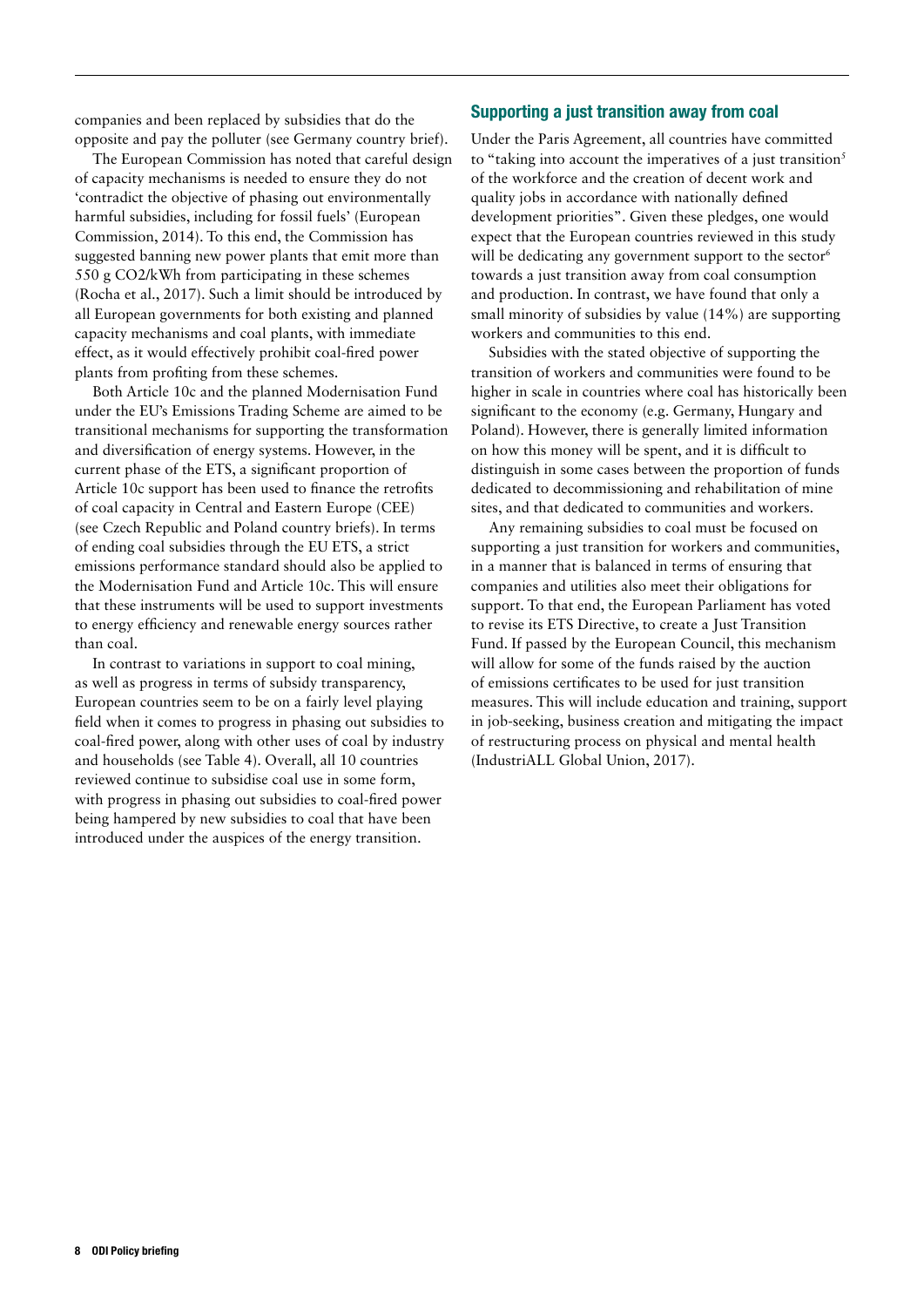### Conclusions and recommendations

To achieve Paris Agreement climate targets, fight air pollution and protect health, as well as support a just transition to low-carbon energy systems, European countries will need to rapidly phase out coal. Driven by sharp reductions in the cost of renewable energy technologies, effective campaigns and legal action by civil society groups, governments are implementing various measures to make this happen. However, at same time, they are offering new subsidies that provide a lifeline to coal.

There are three key areas that European governments must focus on to achieve a complete phasing out of subsidies to coal: 1) increasing tracking and transparency, 2) ensuring all instruments to support the energy transition – such as capacity mechanisms and the EU ETS – do not subsidise coal, and 3) guaranteeing that any remaining subsidies are focused on supporting workers and communities affected by the coal phase-out.

- **•** Governments in Europe must ensure that mechanisms with the stated focus of supporting the energy transition do not support coal. This includes ending subsidies for coal under the EU's Emissions Trading Scheme, under new and existing capacity mechanisms, and through subsidies to biomass power generation.
- **•** Any remaining subsidies must be focused on supporting a just transition for workers and communities – ensuring that companies and utilities also meet their obligations.
- **•** The above must be supported by increased transparency and accountability to meet existing subsidy phase-out commitments – with all governments undertaking consistent annual reporting of subsidies to coal and other fossil fuels.

It clear that countries in Europe are at the forefront of moving towards zero carbon energy systems (see Box 4). However, to achieve this goal, all government resources must be used to accelerate the energy transition, not slow it down. European governments must demonstrate global leadership and this must begin with phasing out subsidies to coal, followed by an end to all fossil fuel subsidies.

#### Box 4: Is the transition away from coal achievable?

Recent analysis by Carbon Tracker and the Grantham Institute has found that solar PV (with associated energy storage costs included) could supply 23% of global power generation in 2040 and 29% by 2050, allowing for a complete phasing out of coal and leaving natural gas with just a 1% market share (Sussams et al., 2017).

In Europe, both Germany and the UK have shown that electric grids can cope well with a coal phaseout. In the UK, coal use has declined substantially in recent years without any disruption to security of supply; as the remaining coal plants are taken offline, the challenge for government is to encourage more investment in renewables, energy efficiency, storage and demand-side management (Wynn, 2017).

New data from Wind Europe indicates that renewable energy sources made up nearly nine-tenths of new power added to Europe's electricity grids last year, with wind power outstripping coal to become the EU's second largest form of power capacity (Vaughan, 2017).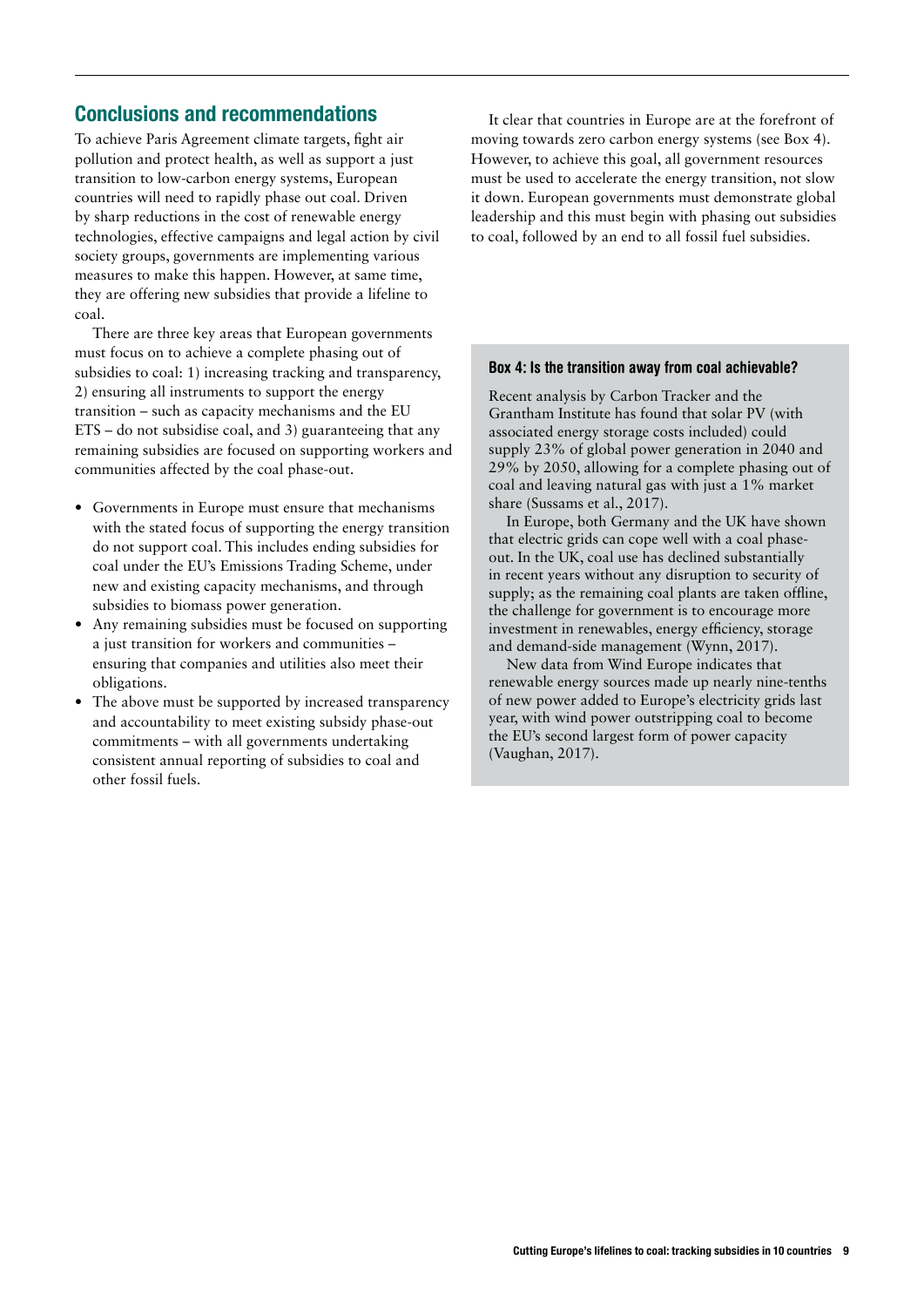# Appendix 1

### Coal-fired power plants (number and capacity (MW)) by countries reviewed in this study – January 2017 (Source, Global Plant Tracker, 2017)

| <b>Country (number</b><br>of plants) | Announced   | Pre-permit<br>development | Permitted | Construction | <b>Shelved</b> | <b>Operating</b><br>(units) | Cancelled<br>2010-2016 |
|--------------------------------------|-------------|---------------------------|-----------|--------------|----------------|-----------------------------|------------------------|
| Czech Republic                       | $\mathbf 0$ | 0                         | 0         | 4            | 0              | 93                          |                        |
| France                               |             | 0                         | 0         | $\Omega$     |                | 10                          | 0                      |
| Germany                              |             | 2                         | 0         |              |                | 147                         | 33                     |
| Greece                               |             | 0                         | 0         |              |                | 17                          | 6                      |
| Hungary                              |             |                           |           |              | 0              | 12                          |                        |
| Italy                                | 0           |                           | 0         | 0            | 6              | 32                          | 6                      |
| Netherlands                          |             | $\Omega$                  | 0         | $\Omega$     | $\Omega$       | 8                           |                        |
| Poland                               |             | 4                         |           | 5            | $\overline{2}$ | 179                         | 17                     |
| Spain                                |             | $\Omega$                  |           |              |                | 37                          | $\Omega$               |
| United Kingdom (UK) 0                |             |                           |           |              |                | 31                          | 17                     |

| Country (MW)        | Announced      | Pre-permit<br>development | <b>Permitted</b> | <b>Construction</b> | <b>Shelved</b> | <b>Operating</b> | <b>Cancelled</b><br>2010-2016 |
|---------------------|----------------|---------------------------|------------------|---------------------|----------------|------------------|-------------------------------|
| Czech Republic      | 0              | 0                         | 0                | 1,410               | 0              | 9,004            | 1,200                         |
| France              |                | 0                         | 0                | $\mathbf 0$         | 0              | 3,286            | 0                             |
| Germany             | 0              | 2,020                     | 0                | 1,100               | 660            | 53,060           | 27,443                        |
| Greece              | 450            | 0                         | 0                | 660                 | 0              | 4,925            | 3,720                         |
| Hungary             | 0              | 500                       | 0                | $\mathbf 0$         | 0              | 1,274            | 3,019                         |
| Italy               | 0              | 0                         | 0                | 0                   | 3,060          | 9,640            | 3,640                         |
| Netherlands         | 0              | $\Omega$                  | 0                | $\mathbf{0}$        | 0              | 5,860            | 1,311                         |
| Poland              | 0              | 4,820                     | 1,000            | 4,245               | 1,500          | 27,761           | 15,283                        |
| Spain               | 0              | $\mathbf{0}$              | 0                | $\overline{0}$      | 800            | 10,989           | 0                             |
| United Kingdom (UK) | $\overline{0}$ | 570                       | 0                | $\mathbf{0}$        | 470            | 13,100           | 16,298                        |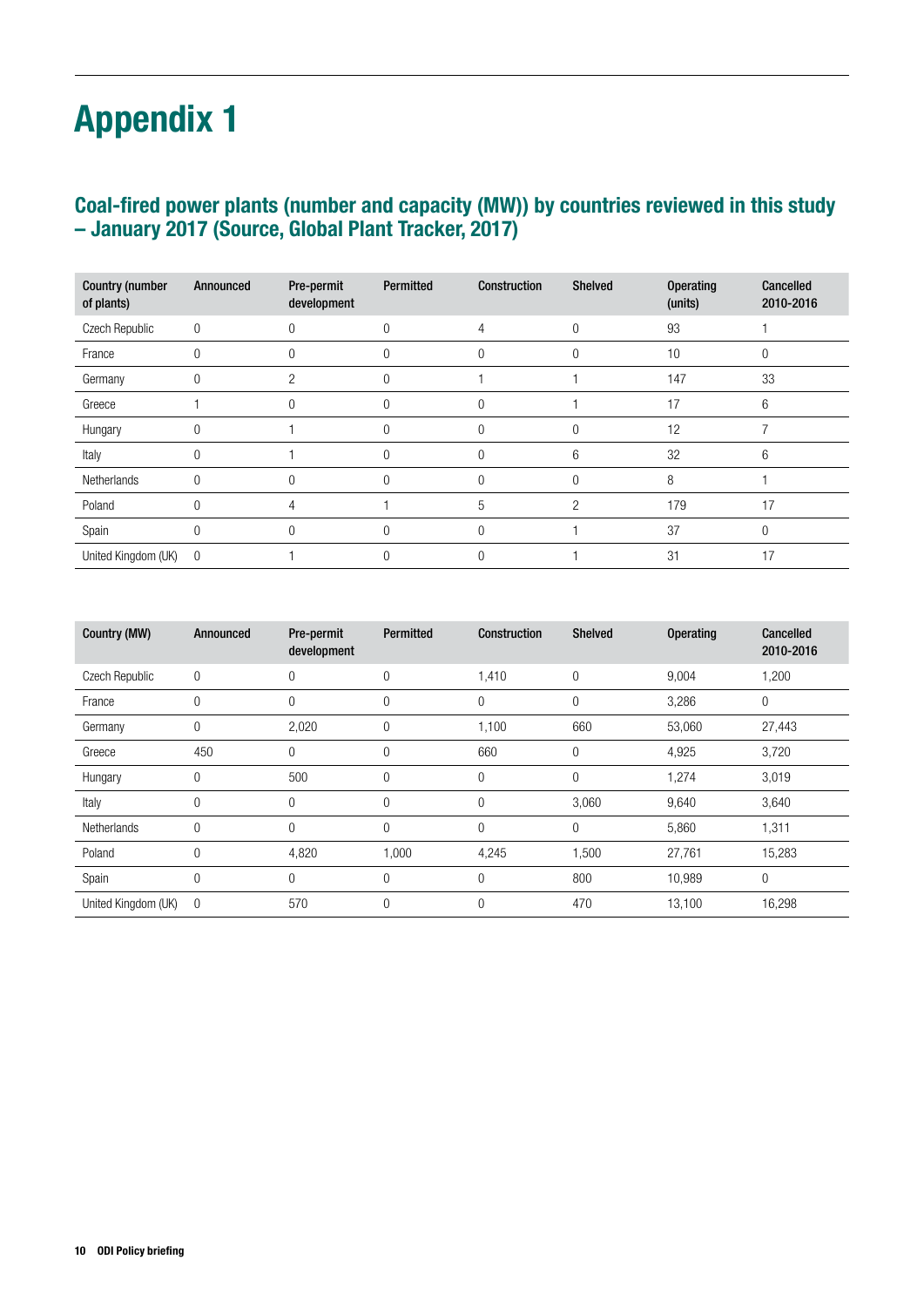# Appendix 2

### [Cutting Europe's lifelines to coal: subsidy overview data on ODI website](http://www.odi.org/coal-subsidies-europe)  $\sigma$

Country briefs:

[Czech Republic](https://www.odi.org/publications/10794-cutting-europe-s-lifelines-coal-czech-republic)

**[France](https://www.odi.org/publications/10790-cutting-europe-s-lifelines-coal-france) 7** 

[Germany](https://www.odi.org/publications/10791-cutting-europe-s-lifelines-coal-germany) **2** 

[Greece](https://www.odi.org/publications/10795-cutting-europe-s-lifelines-coal-greece)<sub>7</sub>

[Hungary](https://www.odi.org/publications/10796-cutting-europe-s-lifelines-coal-hungary) 7

[Italy](https://www.odi.org/publications/10797-cutting-europe-s-lifelines-coal-italy) **z** 

**[Netherlands](https://www.odi.org/publications/10793-cutting-europe-s-lifelines-coal-netherlands) 7** 

**[Poland](https://www.odi.org/publications/10792-cutting-europe-s-lifelines-coal-poland) 7** 

[Spain](https://www.odi.org/publications/10798-cutting-europe-s-lifelines-coal-spain) <sub>7</sub>

[United Kingdom](https://www.odi.org/publications/10789-cutting-europe-s-lifelines-coal-united-kingdom)  $\lambda$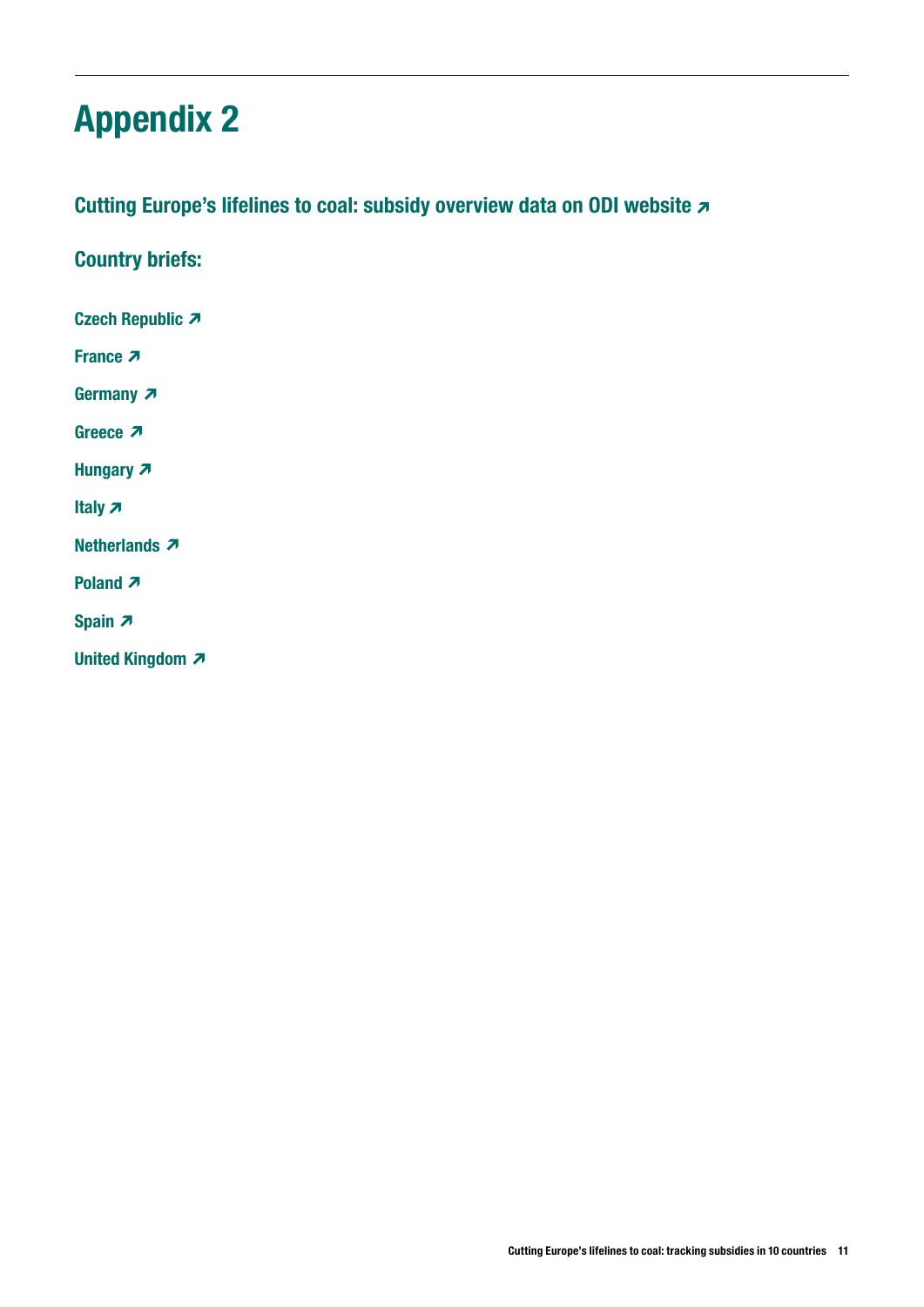# **Notes**

- 1 Both RWE and Eon have divided themselves in two, creating respectively the entities Innogy and Uniper. RWE and Uniper have the old gas and coal-fired power stations, while Eon and Innogy hold the clean, green businesses such as infrastructure and renewables (Chazan, 2016).
- 2 The European Semester provides a framework for the coordination of economic policies across the EU, allowing countries to discuss their economic and budget plans and monitor progress at specific times throughout the year.
- 3 Although not included in our analysis, subsidies are also provided to coal in Europe through a broader range of instruments than budgetary support and tax breaks. This includes investment by state-owned enterprise and public finance, such as two new lignite power plants in Greece receiving support through Public Power Corporation (PPC), with one of the plants being underwritten by a loan from a consortium led by KfW-Ipex, the German public export credit agency (See Greece country brief).
- 4 These estimates do not include historic subsidies that have been phased-out, which are discussed within each country brief, but not included in totals.
- 5 Per the International Trade Union Confederation, a just transition brings together workers, communities, employers and government in social dialogue to drive the concrete plans, policies and investments needed for a fast and fair transformation. This focuses on jobs, livelihoods and ensuring that no one is left behind as we race to reduce emissions, protect the climate and advance social and economic justice.
- 6 For context, the European Association for Coal and Lignite (EURACOAL) estimates that in 2015, coal mining employed 185,000 people across the region, including some at integrated mine and power plants. This is 0.08% of the EU's total workforce which is currently estimated at 220 million (EURACOAL, 2016; Eurostat, 2017).

# References

- Alberici, S., Boeve, S., van Breevoort, P., Deng, Y., Förster, S., Gardiner, A., van Gastel, V., Grave, K., Groenenberg, H., de Jager, D., Klaassen, E., Pouwels, W., Smith, M., de Visser, E., Winkel, T. and Wouters, K. (2014) *Subsidies and costs of EU energy: final report*. Brussels: European Commission (https://ec.europa.eu/energy/sites/ener/files/documents/ ECOFYS%202014%20Subsidies%20and%20costs%20of%20EU%20energy\_11\_Nov.pdf).
- Bloomberg New Energy Finance (BNEF). (2017) 'How EU can limit coal's life for the cost of a pint of beer'. New York: *Bloomberg* (https://about.bnef.com/blog/how-eu-can-limit-coals-life-for-the-cost-of-a-pint-of-beer/).
- Chazan, G. (2016) 'Eon and RWE pursue radical restructurings'. London: *Financial Times* (https://www.ft.com/ content/316ce884-1cdc-11e6-a7bc-ee846770ec15).
- Clark, P. (2017) 'Dong aims to phase out coal-fired power generation by 2023'. London: *Financial Times* (https://www. ft.com/content/9bc07ae6-e948-11e6-967b-c88452263daf).
- ClientEarth. (2016) 'Poland's support for coal through capacity market will hit household bills.' Warsaw: *Client Earth* (https://www.clientearth.org/poland-pledges-support-for-coal-power-by-capacity-market/).
- Crisp, J. (2017) '23 EU countries are breaking European air quality laws'. London: *EurActiv* (http://www.euractiv.com/ section/sustainable-dev/news/23-eu-countries-are-breaking-european-air-quality-laws/).
- DeSmogBlog. (2016) 'Europe Quits Coal'. Cleveland: *Ecowatch* (http://www.ecowatch.com/25-of-europe-quitscoal-1891078241.html).
- EURACOAL. (2016) 'Coal industry across Europe'. Brussels: *EURACOAL* (http://euracoal2.org/download/Public-Archive/Library/Coal-industry-across-Europe/EURACOAL-Coal-industry-across-Europe-6th.pdf)
- European Commission. (2017) 'State aid: Commission opens in-depth investigation into German plans for electricity capacity reserve'. Brussels: European Commission (http://europa.eu/rapid/press-release\_IP-17-903\_en.htm).
- European Commission. (2016) 'Energy prices and costs in Europe' Brussels: European Commission. (http://ec.europa.eu/ energy/sites/ener/files/documents/com\_2016\_769.en\_.pdf)
- European Commission. (2014) 'Guidelines on State aid for environmental protection and energy 2014- 2020', (2014/C 200/01). Brussels: European Commission. (http://eur-lex.europa.eu/legal-content/EN/TXT/ PDF/?uri=CELEX:52014XC0628(01)&from=EN)
- European Commission. (2011) 'A roadmap for moving to a competitive low carbon economy in 2050', COM (2011) 112. Brussels: European Commission.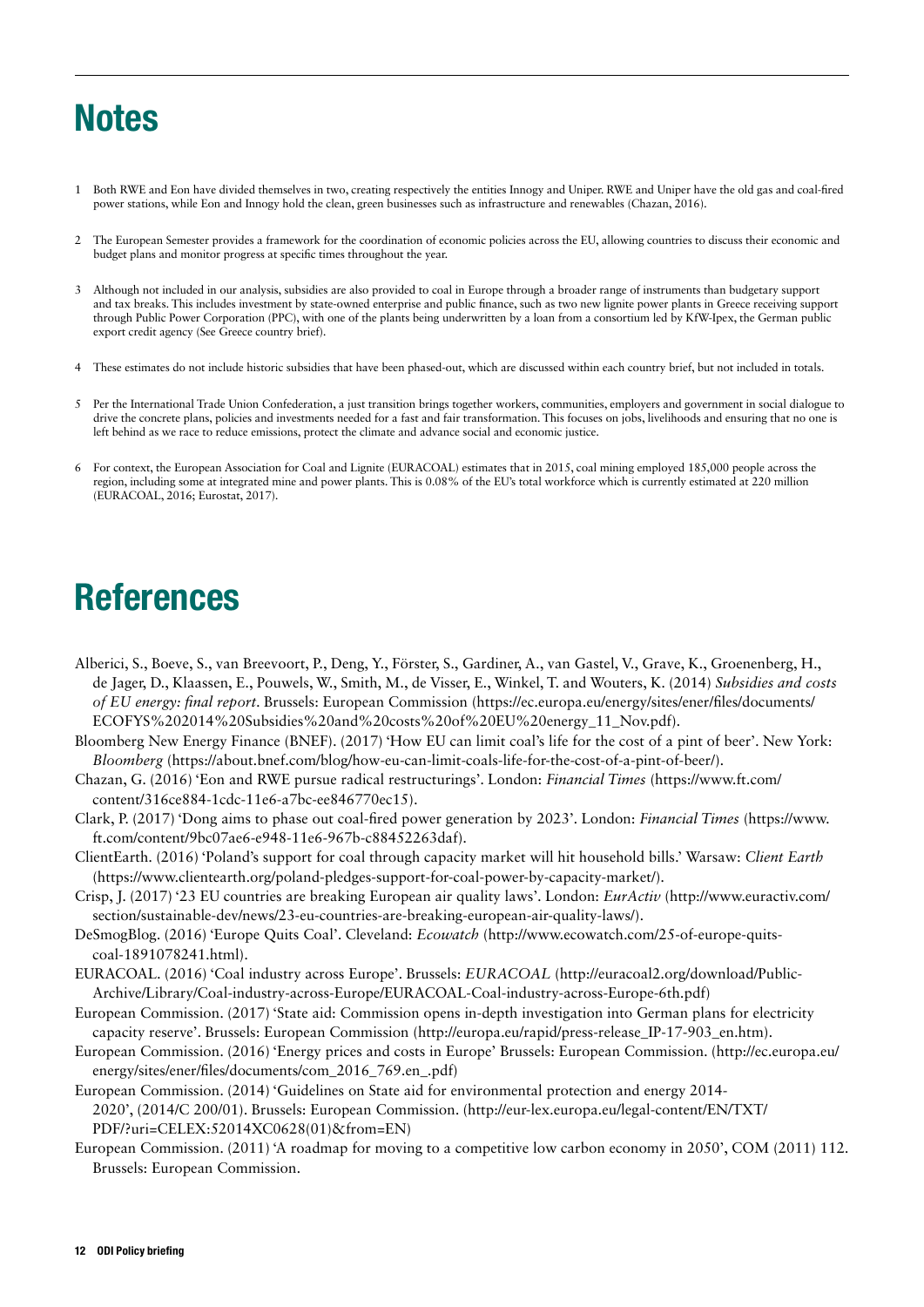(http://eur-lex.europa.eu/resource.html?uri=cellar:5db26ecc-ba4e-4de2-ae08-dba649109d18.0002.03/ DOC\_1&format=PDFF)

- European Council. (2010) Council Decision of 10 December 2010 on State aid to facilitate the closure of uncompetitive coal mines. (eur-lex.europa.eu/legal-content/EN/TXT/PDF/?uri=CELEX:32010D0787&from=EN)
- European Network of Transmission System Operators for Electricity (ENTSOE). (2015) *ENTSO-E Annual Report 2015*. Brussels: ENTSOE (https://www.entsoe.eu/publications/general-publications/annual-reports/Pages/default.aspx).

Eurostat. (2017) *Employment and unemployment (LFS)*. (http://ec.europa.eu/eurostat/web/lfs/data/database)

- G7. (2017) 'Chair's Summary: G7 Rome Energy Ministerial Meeting'. April 9-10. (http://www.mise.gov.it/images/stories/ documenti/G7\_energy\_Chairs\_summary.pdf)
- G20. (2016) 'G20 Leaders' Communique Hangzhou Summit'. September 4-5. (http://www.g20chn.org/English/ Documents/Current/201609/t20160906\_3395.html)
- Global Plant Tracker. (2017) *Global Plant Tracker*. (http://endcoal.org/global-coal-plant-tracker/).
- IndustriALL Global Union. (2017) 'European Parliament votes in favour of a Just Transition fund'. Geneva: IndustriALL Global Union (http://www.industriall-union.org/european-parliament-votes-in-favour-of-a-just-transition-fund).
- International Energy Agency (IEA). (2016) *IEA 2016 World Energy Outlook*. Paris: IEA (http://www.iea.org/ bookshop/720-World\_Energy\_Outlook\_2016).
- IPCC (Intergovernmental Panel on Climate Change) (2014) 'Climate Change 2014 Synthesis Report'. Geneva: Intergovernmental Panel on Climate Change. (https://www.ipcc.ch/pdf/assessment-report/ar5/syr/AR5\_SYR\_FINAL\_ All\_Topics.pdf)
- Jones, D., Huscher, J., Myllyvirta, L., Gierens, R., Flisowska, J., Gutmann, K., Urbaniak, D., and Azau, S. (2016) *Europe's Dark Cloud – how coal burning countries are making their neighbours sick*. Brussels: CAN Europe; Brussels: European Environmental Bureau (EEB); Brussels: HEAL; Brussels/London: Sandbag; Gland: WWF (http://env-health. org/IMG/pdf/dark\_cloud-full\_report\_final.pdf).
- Littlecott, C. (2017) 'Summary: The Coal Phase Out Transition Italy's Leadership Opportunity'. Washington D.C.: E3G (https://www.e3g.org/library/summary-the-coal-phase-out-transition-italys-leadership-opportunity).
- Littlecott, C. (2014) 'Keeping coal alive and kicking: Hidden subsidies and preferential treatment in the UK Capacity Market'. London: E3G (https://www.e3g.org/docs/E3G\_Briefing\_-\_Keeping\_coal\_alive\_and\_kicking\_-\_hidden\_ subsidies and preferential treatment in the UK capacity market.pdf).
- Madson, D. (2017) 'Finland is abandoning coal'. New Haven: Yale Climate Connections (http://www. yaleclimateconnections.org/2017/03/finland-is-abandoning-coal/).
- McGlade, C. and Ekins, P. (2015) 'The geographical distribution of fossil fuels unused when limiting global warming', *Nature* 517: 187–190.
- OECD. (2016) *OECD-IEA Fossil Fuel Support and Other Analytics: Publication*. Paris: OECD. (http://www.oecd.org/ site/tadffss/publication/)
- Rocha, M., Parra, P.Y., Sferra, F., Schaeffer, M., Roming, N., Ancygier, A., Ural, U. and, Hare, B. (2017). 'A stress test for coal in Europe under the Paris Agreement.' New York: Climate Analytics. (http://climateanalytics.org/files/eucoalstresstest-report-2017.pdf)http://climateanalytics.org/files/eu-coalstresstest-report-2017.pdf).
- Sartor, O. and Spencer, T. (2015) 'Fossil fuel subsidies and the new EU Climate and Energy Governance Mechanism'. Paris: Institute Sustainable Development and International Relations (IDDRI).
- Schaible, C., Flisowska, J., Huscher, J., Jones, D., Lazarus, A. and Urbaniak, D. (2016) *Lifting Europe's Dark Cloud – how cutting coal saves lives*. Brussels: CAN Europe; Brussels: European Environmental Bureau (EEB); Brussels: HEAL; Brussels/London: Sandbag; Gland: WWF (http://www.eeb.org/index. cfm?LinkServID=E3882544-5056-B741-DBB3E8DE57F619F6).
- Shearer, C., Ghio, N., Myllyvirta, L., Yu, A., and Nace, T. (2017) *Boom and Bust 2017: Tracking the Coal Plant Pipeline*. CoalSwarm, Greenpeace USA, and Sierra Club. (http://endcoal.org/wp-content/uploads/2017/03/BoomBust2017- English-Final.pdf)
- Sussams, L. and Leaton, J. (2017) *Expect the Unexpected: The Disruptive Power of Low-carbon Technology.* London: Carbon Tracker and Grantham, Imperial College (www.carbontracker.org/wp-content/uploads/2017/02/Expect-the-Unexpected\_CTI\_Imperial.pdf).
- United Nations (UN). (2015) 'Sustainable development knowledge platform'. New York: UN (https:// sustainabledevelopment.un.org/sdgs).
- UNFCCC. (2015) 'Paris Agreement to the United Nations on Climate Change', UN Doc FCCC/CP/2015/L.9. Dec. 12, 2015. (https://unfccc.int/resource/docs/2015/cop21/eng/l09.pdf)
- van der Burg, L. and Whitley, S. (2016) *Rethinking power markets: capacity mechanisms and decarbonisation*. London: ODI (https://www.odi.org/publications/10418-rethinking-power-markets-capacity-mechanisms-and-decarbonisation).